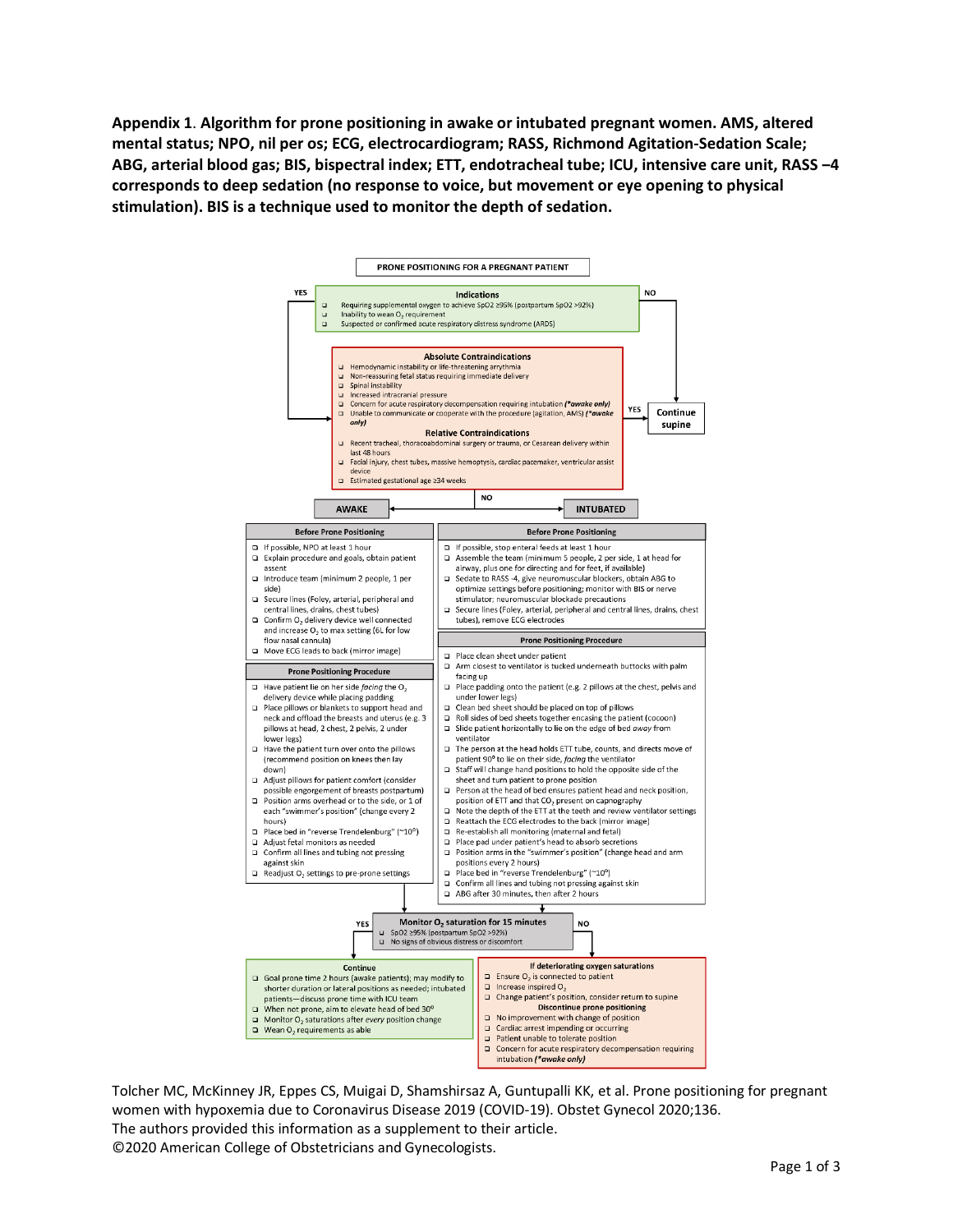**Appendix 2**. **Prone positioning in awake pregnant patient. A. Patient lies on side facing towards the oxygen source. Adjust bed to reverse Trendelenburg (~10°). Place three pillows at head, two above gravid uterus, two at level of the pelvis (line up with symphysis pubis), and two under knees. B. Help patient kneel between two lower sets of pillows (lower leg pillows may be placed once she is prone). Ensure pelvic pillows are touching her thighs. Raise head of the bed. C. Help patient lie forward onto the pillows. D. Lower head of the bed (maintain reverse Trendelenburg). Adjust padding for patient comfort. Check gravid abdomen and ensure no pressure. Replace maternal and fetal monitors.**



Tolcher MC, McKinney JR, Eppes CS, Muigai D, Shamshirsaz A, Guntupalli KK, et al. Prone positioning for pregnant women with hypoxemia due to Coronavirus Disease 2019 (COVID-19). Obstet Gynecol 2020;136. The authors provided this information as a supplement to their article. ©2020 American College of Obstetricians and Gynecologists.